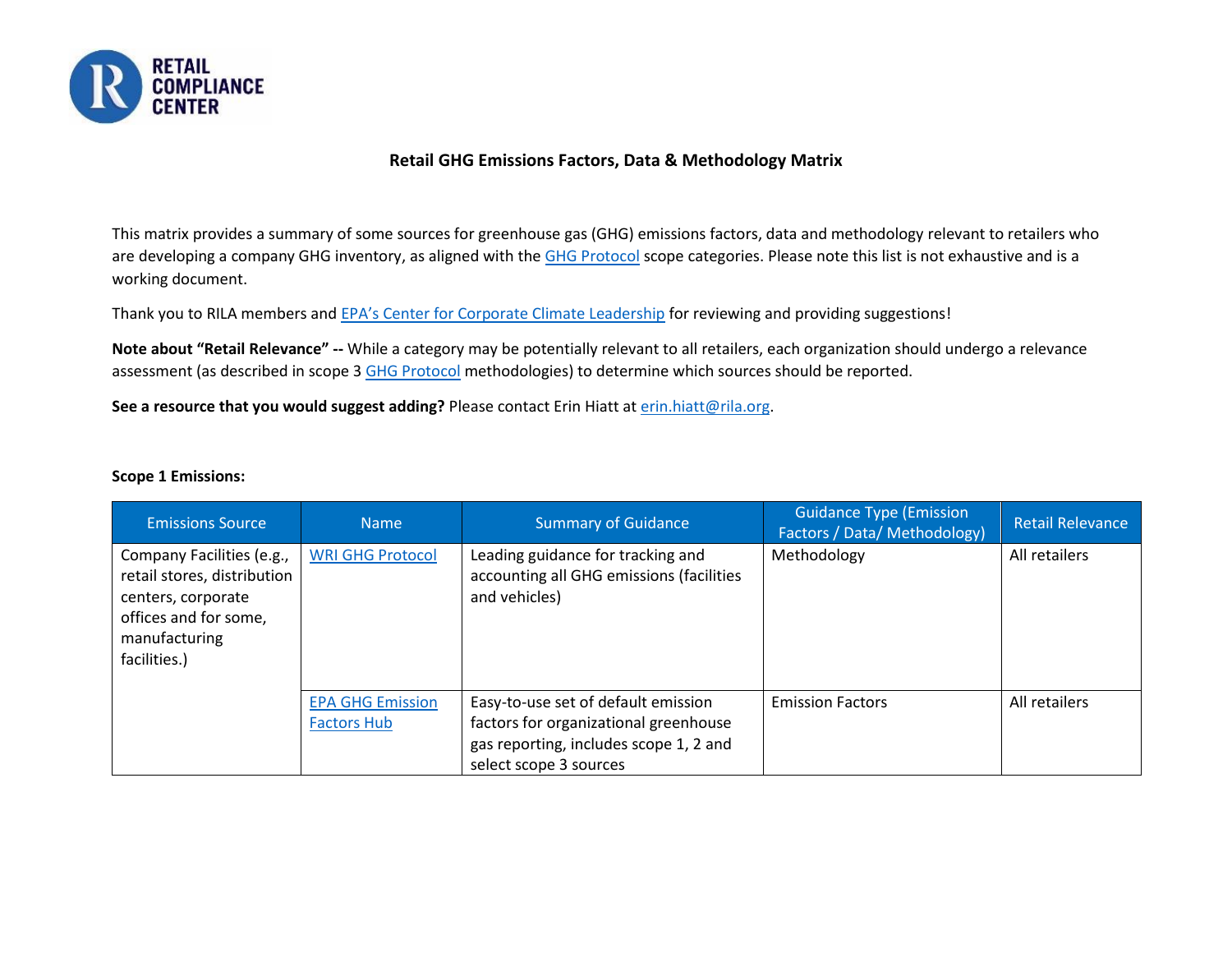| <b>Emissions Source</b> | <b>Name</b>                                                                              | <b>Summary of Guidance</b>                                                                                                               | <b>Guidance Type (Emission</b><br><b>Factors / Data/ Methodology)</b> | <b>Retail Relevance</b> |
|-------------------------|------------------------------------------------------------------------------------------|------------------------------------------------------------------------------------------------------------------------------------------|-----------------------------------------------------------------------|-------------------------|
| <b>Company Vehicles</b> | <b>EPA Direct</b><br><b>Emissions from</b><br><b>Mobile Combustion</b><br><b>Sources</b> | Document used to identify and estimate<br>direct GHG emissions associated with<br>fuel combustion in owned or operated<br>mobile sources | Methodology                                                           | All retailers           |

# **Scope 2 Emissions:**

| <b>Emissions Source</b>                                           | <b>Name</b>                                                                                                                 | <b>Summary of Guidance</b>                                                                                                                                                             | <b>Guidance Type (Emission</b><br>Factors / Data/ Methodology) | <b>Retail Relevance</b>                        |
|-------------------------------------------------------------------|-----------------------------------------------------------------------------------------------------------------------------|----------------------------------------------------------------------------------------------------------------------------------------------------------------------------------------|----------------------------------------------------------------|------------------------------------------------|
| Purchased electricity,<br>steam, heating &<br>cooling for own use | <b>EPA Emissions &amp;</b><br>Generation<br><b>Resource Integrated</b><br>Database (eGRID)                                  | Emissions associated with electricity<br>generation in the Unites States by grid<br>region                                                                                             | <b>Emission Factors</b>                                        | All retailers                                  |
|                                                                   | <b>EEI Electric</b><br><b>Company Carbon</b><br><b>Emissions and</b><br><b>Electricity Mix</b><br><b>Reporting Database</b> | Supports corporate sustainable<br>reporting by providing electricity<br>provider carbon intensity emissions<br>rates                                                                   | <b>Emission Factors</b>                                        | All retailers                                  |
|                                                                   | <b>The Climate Registry</b>                                                                                                 | Repository for supplier specific emission<br>factors for use in market-based<br>emissions quantification. These factors<br>follow the TCR protocols which are built<br>on GHG Protocol | <b>Emission Factors</b>                                        | Only for Climate<br>Registry<br><b>Members</b> |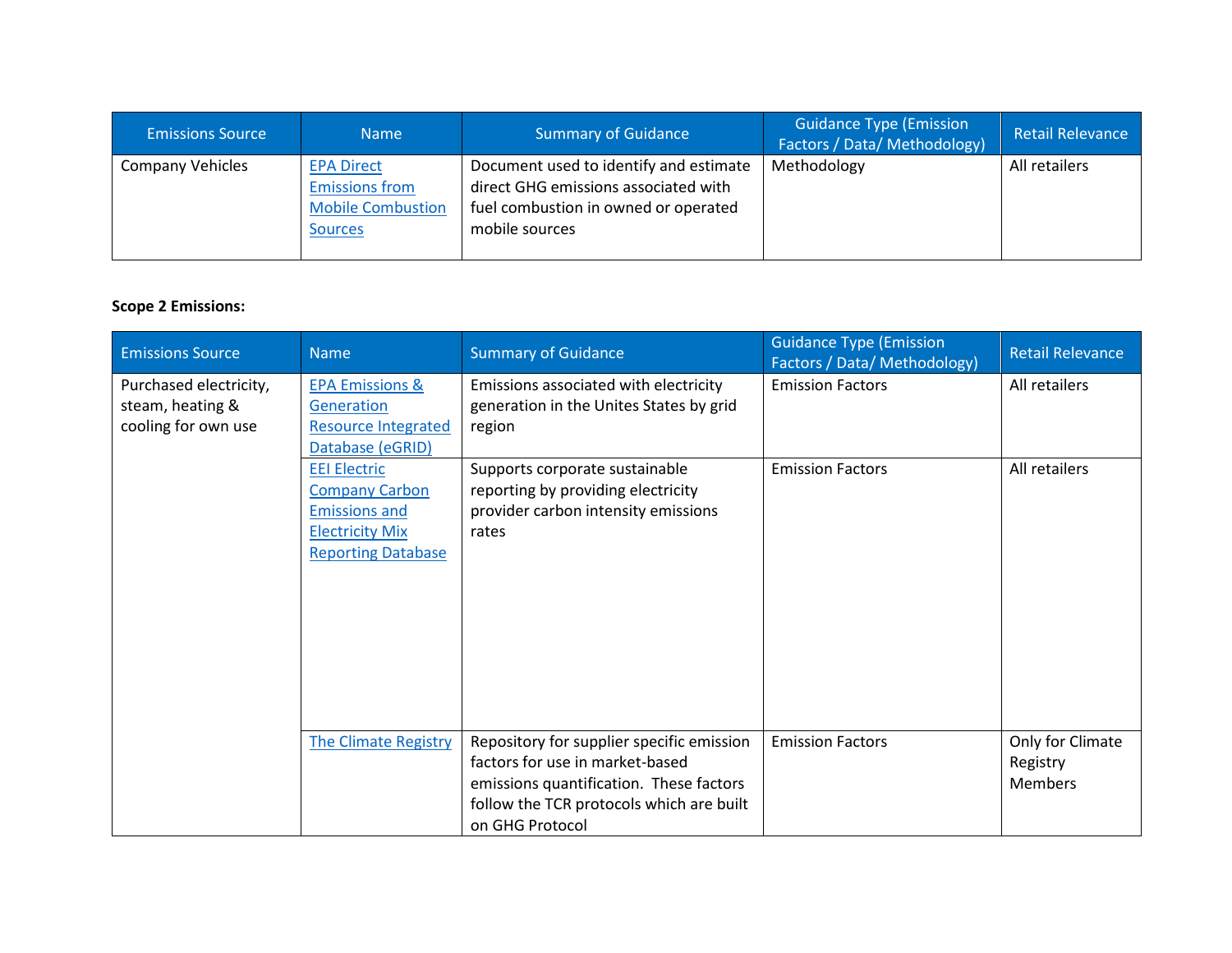# **Scope 3 Emissions**:

 $=$  Upstream Emissions  $\boxed{\phantom{1}}$  = Downstream Emissions

| <b>Emissions Source</b>                      | <b>Name</b>                                                                    | <b>Summary of Guidance</b>                                                                                                                                                      | <b>Guidance Type (Emission</b><br>Factors / Data/ Methodology) | <b>Retail Relevance</b>        |
|----------------------------------------------|--------------------------------------------------------------------------------|---------------------------------------------------------------------------------------------------------------------------------------------------------------------------------|----------------------------------------------------------------|--------------------------------|
| All Scope 3                                  | Corporate Value<br>Chain (Scope 3)<br><b>Standard</b>                          | Guidance for full value chain emissions<br>upstream and downstream.<br>Note: Use in complement to all the<br>calculation guidance documents linked<br>below.                    | Methodology                                                    | <b>All Retailers</b>           |
| <b>Purchased Good and</b><br><b>Services</b> | <b>GHG Protocol</b><br>Category 1:<br><b>Purchased Goods</b><br>and Services   | Guide to calculating upstream (i.e.,<br>cradle-to-gate) emissions from the<br>production of products purchased or<br>acquired by the reporting company in<br>the reporting year | Methodology                                                    | <b>All Retailers</b>           |
|                                              | <b>Sustainable Apparel</b><br><b>Coalition Higg Index</b>                      | Standardized tool to assess value chain<br>sustainability                                                                                                                       | Methodology/ Supplier Data                                     | Only for SAC<br><b>Members</b> |
|                                              | <b>US Environmentally-</b><br><b>Extended Input-</b><br><b>Output (USEEIO)</b> | A lifecycle analysis that melds data from<br>economic transactions with<br>environmental indicators, appropriate<br>for purchased goods and services and<br>capital goods.      | <b>Emission Factors</b>                                        | <b>All Retailers</b>           |
| <b>Capital Goods</b>                         | <b>GHG Protocol</b><br><b>Category 2: Capital</b><br>Goods                     | Guide to calculating upstream emissions<br>from the production of capital goods<br>acquired by the reporting company in<br>the reporting year                                   | Methodology                                                    | <b>All Retailers</b>           |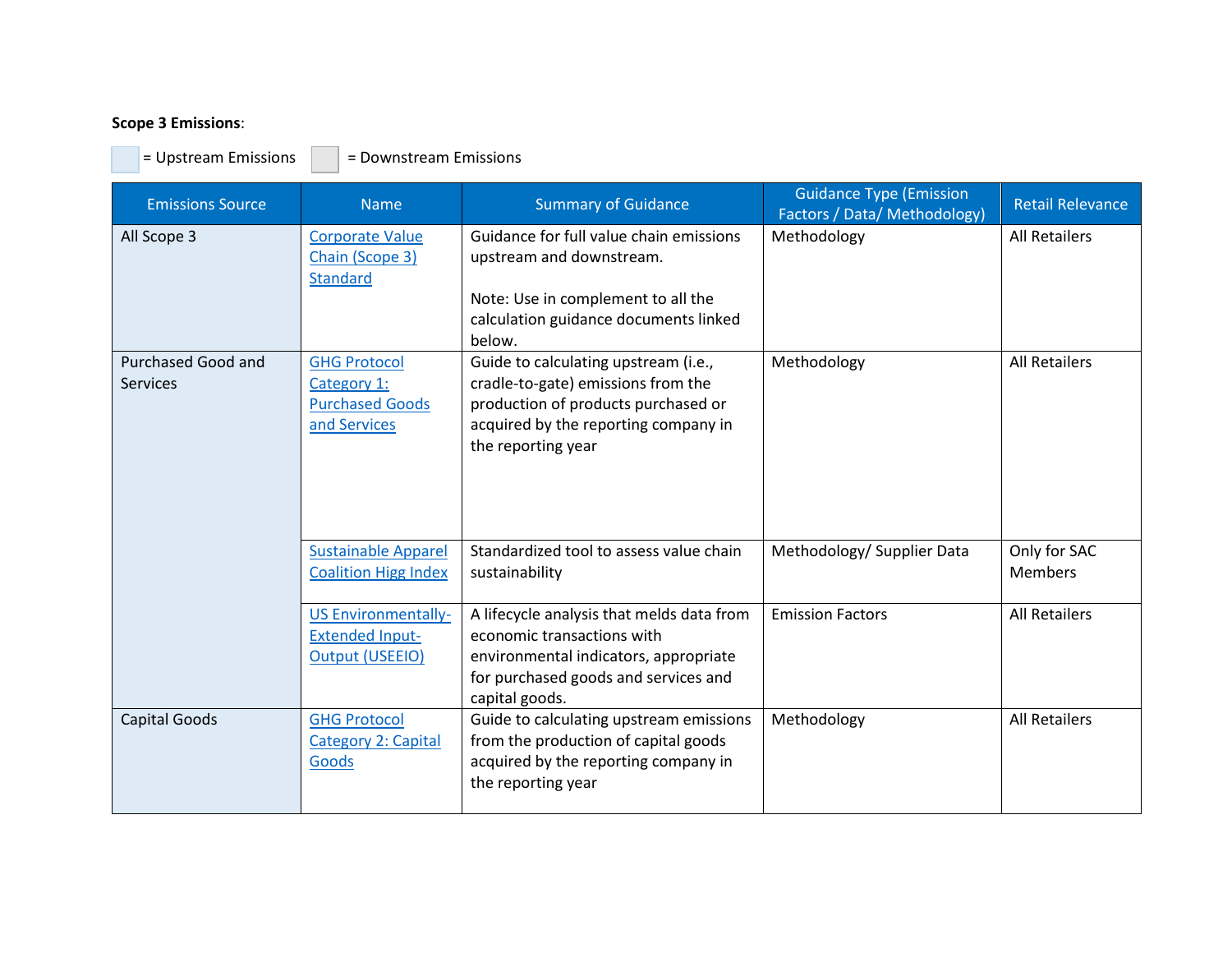| <b>Emissions Source</b>               | <b>Name</b>                                         | <b>Summary of Guidance</b>                                                        | <b>Guidance Type (Emission</b><br>Factors / Data/ Methodology) | <b>Retail Relevance</b> |
|---------------------------------------|-----------------------------------------------------|-----------------------------------------------------------------------------------|----------------------------------------------------------------|-------------------------|
| Fuel and Energy Related<br>Activities | <b>GHG Protocol</b><br>Category 3: Fuel and         | Guide to calculating fuel and energy<br>related emissions outside of Scope 1 and  | Methodology                                                    | All retailers           |
|                                       | <b>Energy Related</b>                               | 2                                                                                 |                                                                |                         |
|                                       | <b>Activities Not</b>                               |                                                                                   |                                                                |                         |
|                                       | Included in Scope 1                                 |                                                                                   |                                                                |                         |
|                                       | or $2$<br><b>The Greenhouse</b>                     | Fuel and electricity upstream                                                     | <b>Tool/ Emission Factors</b>                                  | <b>All Retailers</b>    |
|                                       | gases, Regulated                                    | environmental impact tool                                                         |                                                                | (advanced users)        |
|                                       | Emissions, and                                      |                                                                                   |                                                                |                         |
|                                       | Energy use in                                       |                                                                                   |                                                                |                         |
|                                       | <b>Technologies Model</b>                           |                                                                                   |                                                                |                         |
|                                       | (GREET)                                             |                                                                                   |                                                                |                         |
| <b>Transportation and</b>             | <b>GHG Protocol</b>                                 | Guide to calculating emissions from                                               | Methodology                                                    | <b>All Retailers</b>    |
| <b>Distribution</b>                   | Category 4:<br>Upstream                             | transportation of products and services<br>from suppliers                         |                                                                |                         |
|                                       | <b>Transportation and</b>                           |                                                                                   |                                                                |                         |
|                                       | <b>Distribution</b>                                 |                                                                                   |                                                                |                         |
|                                       |                                                     |                                                                                   |                                                                |                         |
|                                       | (See EPA Emission                                   |                                                                                   |                                                                |                         |
|                                       | <b>Factors Hub for</b>                              |                                                                                   |                                                                |                         |
|                                       | transportation                                      |                                                                                   |                                                                |                         |
|                                       | emission factors)                                   |                                                                                   |                                                                | <b>All Retailers</b>    |
|                                       | <b>Global Logistics</b><br><b>Emissions Council</b> | Harmonized calculation and reporting of<br>the logistics GHG footprint across the | Methodology                                                    |                         |
|                                       | (GLEC) Framework                                    | multi-modal supply chain                                                          |                                                                |                         |
|                                       |                                                     |                                                                                   |                                                                |                         |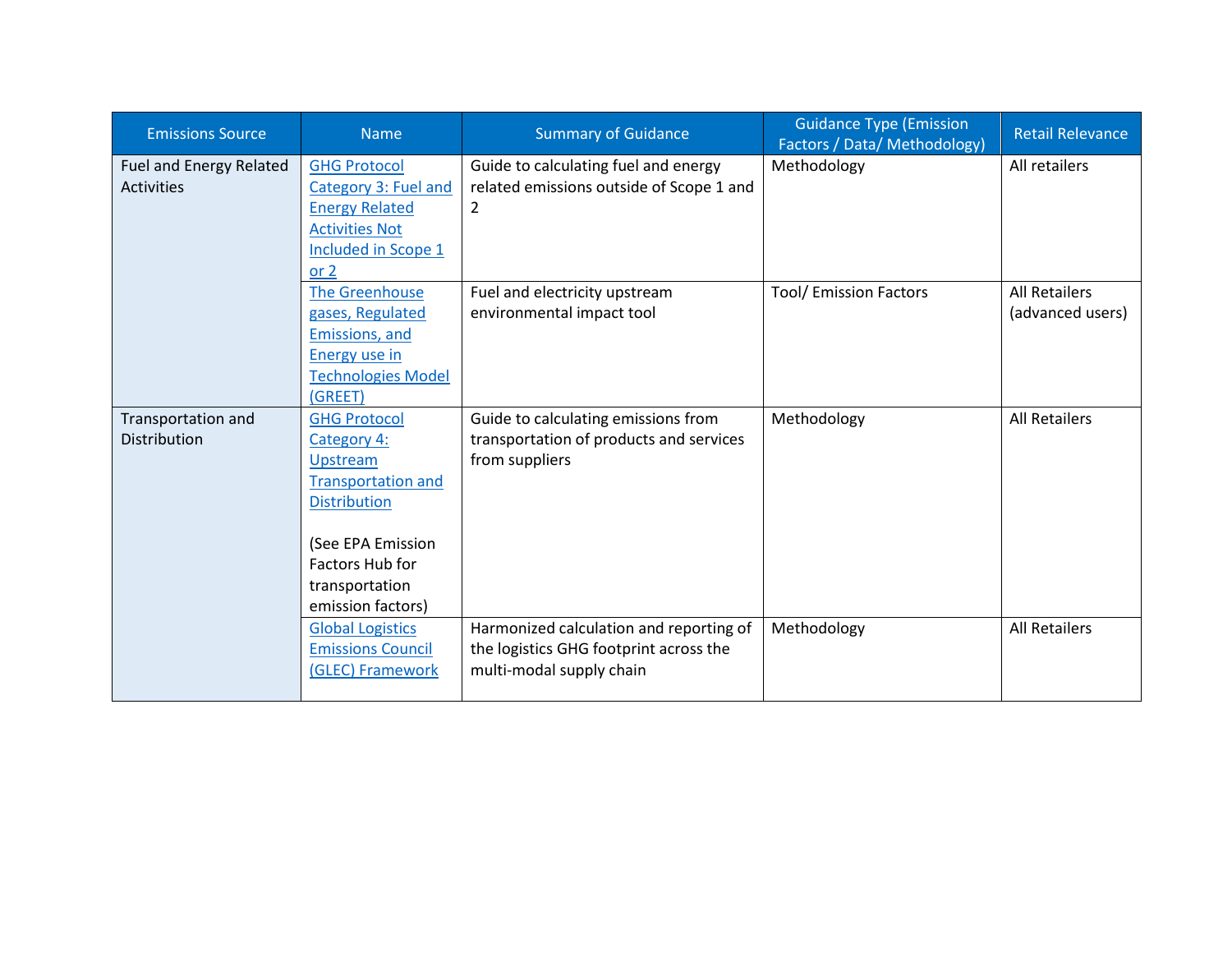| <b>Emissions Source</b>   | <b>Name</b>                 | <b>Summary of Guidance</b>              | <b>Guidance Type (Emission</b><br>Factors / Data/ Methodology) | <b>Retail Relevance</b> |
|---------------------------|-----------------------------|-----------------------------------------|----------------------------------------------------------------|-------------------------|
| <b>Waste Generated in</b> | <b>GHG Protocol</b>         | Guide to calculating emissions from     | Methodology                                                    | <b>All Retailers</b>    |
| Operations                | <b>Category 5: Waste</b>    | third-party disposal and treatment of   |                                                                |                         |
|                           | <b>Generated in</b>         | waste (solid and wastewater) generated  |                                                                |                         |
|                           | <b>Operations</b>           | in the reporting company's owned or     |                                                                |                         |
|                           |                             | controlled operations in the reporting  |                                                                |                         |
|                           | (See EPA Emission           | year                                    |                                                                |                         |
|                           | Factors Hub for             |                                         |                                                                |                         |
|                           | waste emission              |                                         |                                                                |                         |
|                           | factors)                    |                                         |                                                                |                         |
| <b>Business Travel</b>    | <b>GHG Protocol</b>         | Guide to calculating emissions from all | Methodology                                                    | <b>All Retailers</b>    |
|                           | <b>Category 6: Business</b> | employee travel in third-party owned    |                                                                |                         |
|                           | <b>Travel</b>               | vehicles (taxi, aircraft, train, etc.)  |                                                                |                         |
|                           |                             |                                         |                                                                |                         |
|                           | (See EPA Emission           |                                         |                                                                |                         |
|                           | Factors Hub for             |                                         |                                                                |                         |
|                           | business travel             |                                         |                                                                |                         |
|                           | emission factors)           |                                         |                                                                |                         |
|                           | <b>ICAO Air Emissions</b>   | Tool for calculating emissions from     | Methodology                                                    | <b>All Retailers</b>    |
|                           | Calculator                  | employee air travel                     |                                                                |                         |
| <b>Employee Commuting</b> | <b>GHG Protocol</b>         | Guide to calculating emissions for      | Methodology                                                    | <b>All Retailers</b>    |
|                           | Category 7:                 | employees from their homes to their     |                                                                |                         |
|                           | <b>Employee</b>             | worksites                               |                                                                |                         |
|                           | <b>Commuting</b>            |                                         |                                                                |                         |
|                           |                             |                                         |                                                                |                         |
|                           | (See EPA Emission           |                                         |                                                                |                         |
|                           | Factors Hub for             |                                         |                                                                |                         |
|                           | passenger travel            |                                         |                                                                |                         |
|                           | emission factors)           |                                         |                                                                |                         |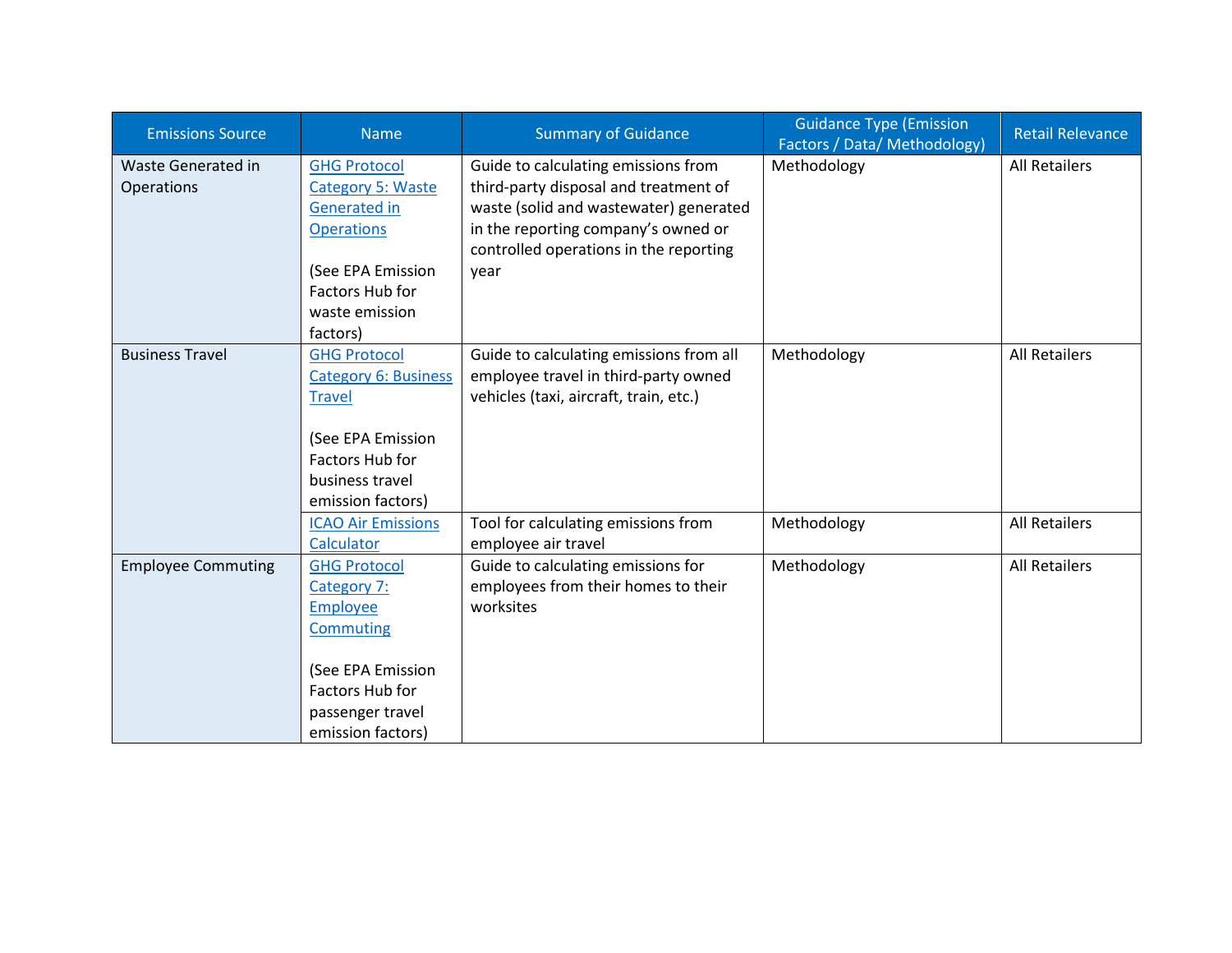| <b>Emissions Source</b>            | <b>Name</b>                                                                                                                                                                         | <b>Summary of Guidance</b>                                                                                                                                                                                       | <b>Guidance Type (Emission</b><br>Factors / Data/ Methodology) | Retail Relevance                           |
|------------------------------------|-------------------------------------------------------------------------------------------------------------------------------------------------------------------------------------|------------------------------------------------------------------------------------------------------------------------------------------------------------------------------------------------------------------|----------------------------------------------------------------|--------------------------------------------|
| <b>Leased Assets</b>               | <b>GHG Protocol</b><br>Category 8:<br><b>Upstream Leased</b><br><b>Assets</b>                                                                                                       | Guide to calculating emissions from the<br>operation of assets that are leased by<br>the reporting company in the reporting<br>year                                                                              | Methodology                                                    | Retailers that<br>Operate Leased<br>Assets |
| Transportation and<br>Distribution | <b>GHG Protocol</b><br>Category 9:<br>Downstream<br><b>Transportation and</b><br><b>Distribution</b><br>(See EPA Emission<br>Factors Hub for<br>transportation<br>emission factors) | Guide to calculating emissions that<br>occur in the reporting year from<br>transportation and distribution of sold<br>products in vehicles and facilities not<br>owned or controlled by the reporting<br>company | Methodology                                                    | <b>All Retailers</b>                       |
|                                    | <b>Global Logistics</b><br><b>Emissions Council</b><br>(GLEC) Framework                                                                                                             | Harmonized tool for calculating and<br>reporting the logistics GHG footprint<br>across the multi-modal supply chain                                                                                              | Methodology/ Emission Factors                                  | <b>All Retailers</b>                       |
| Processing of Sold<br>Products     | <b>GHG Protocol</b><br>Category 10:<br><b>Processing of Sold</b><br><b>Products</b>                                                                                                 | Guide to calculating emissions from<br>processing of sold products through site-<br>specific and average data methods                                                                                            | Methodology                                                    | All retailers                              |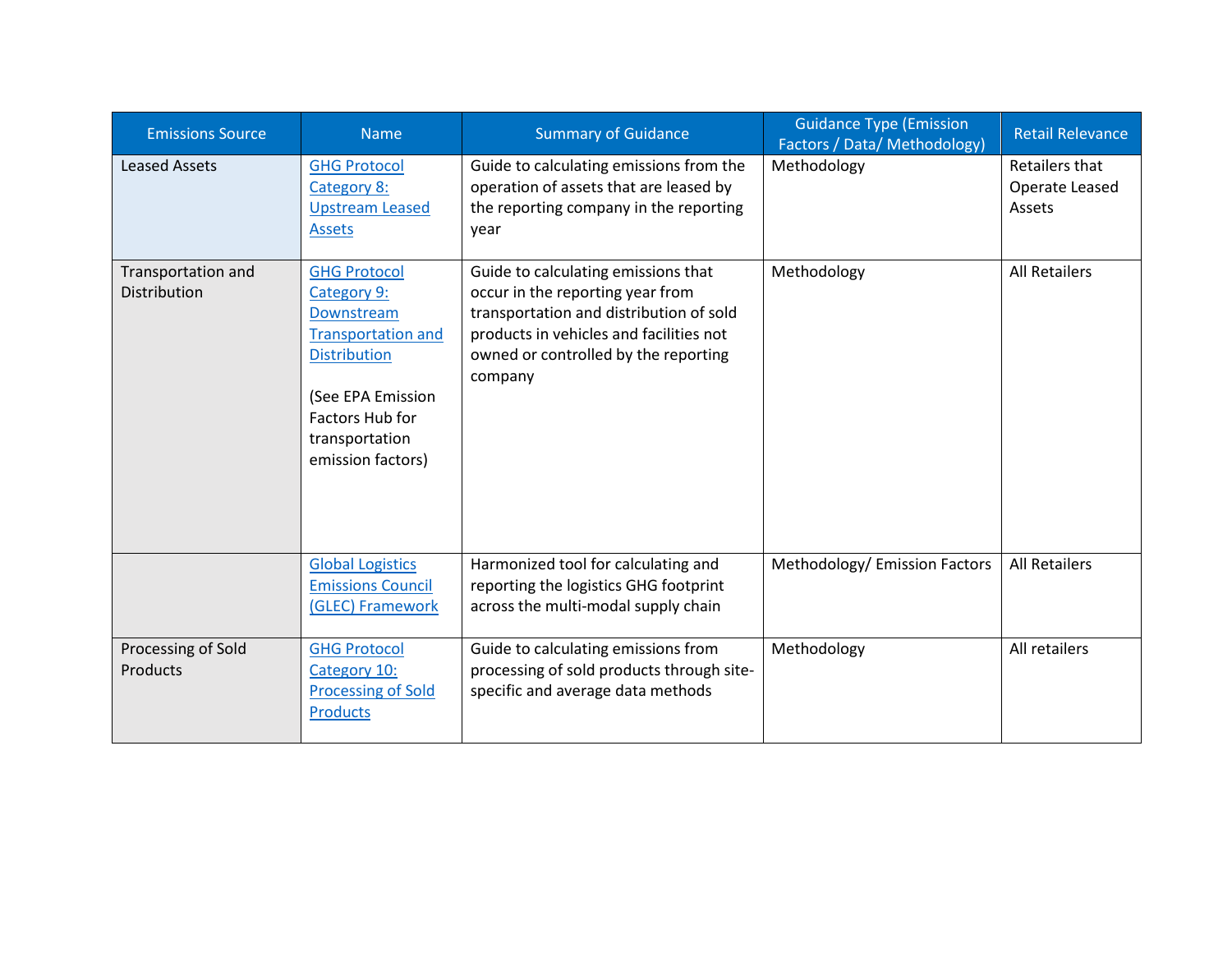| <b>Emissions Source</b>                          | <b>Name</b>                                                                              | <b>Summary of Guidance</b>                                                                                                                                                                 | <b>Guidance Type (Emission</b><br><b>Factors / Data/ Methodology)</b> | <b>Retail Relevance</b>                                           |
|--------------------------------------------------|------------------------------------------------------------------------------------------|--------------------------------------------------------------------------------------------------------------------------------------------------------------------------------------------|-----------------------------------------------------------------------|-------------------------------------------------------------------|
| Use of Sold Products                             | <b>GHG Protocol</b><br>Category 11: Use of<br><b>Sold Products</b>                       | Guide to calculating emissions from the<br>use of goods and services sold by the<br>reporting company in the reporting year<br>including the Scope 1 and Scope 2<br>emissions of end users | Methodology                                                           | <b>All Retailers</b>                                              |
|                                                  | Exiobase                                                                                 | Multi-Regional Environmentally<br>Extended Supply-Use Table (MR-SUT)<br>and Input-Output Table (MR-IOT)                                                                                    | Data and Methodology                                                  | <b>All Retailers</b>                                              |
|                                                  | <b>ENERGY STAR Scope</b><br>3 Use of Sold<br><b>Products Analysis</b><br>Tool            | Benchmarking and scenario analysis of<br>emissions from sold ENERGY STAR<br>products                                                                                                       | Data and Methodology                                                  | Retailers who sell<br><b>ENERGY STAR</b><br>certified<br>products |
| End-of-life Treatment of<br><b>Sold Products</b> | <b>GHG Protocol</b><br>Category 12: End-of-<br>Life Treatment of<br><b>Sold Products</b> | Guide to calculating emissions from the<br>waste disposal and treatment of<br>products sold by the reporting company<br>in the reporting year at the end of their<br>life                  | Methodology                                                           | <b>All Retailers</b>                                              |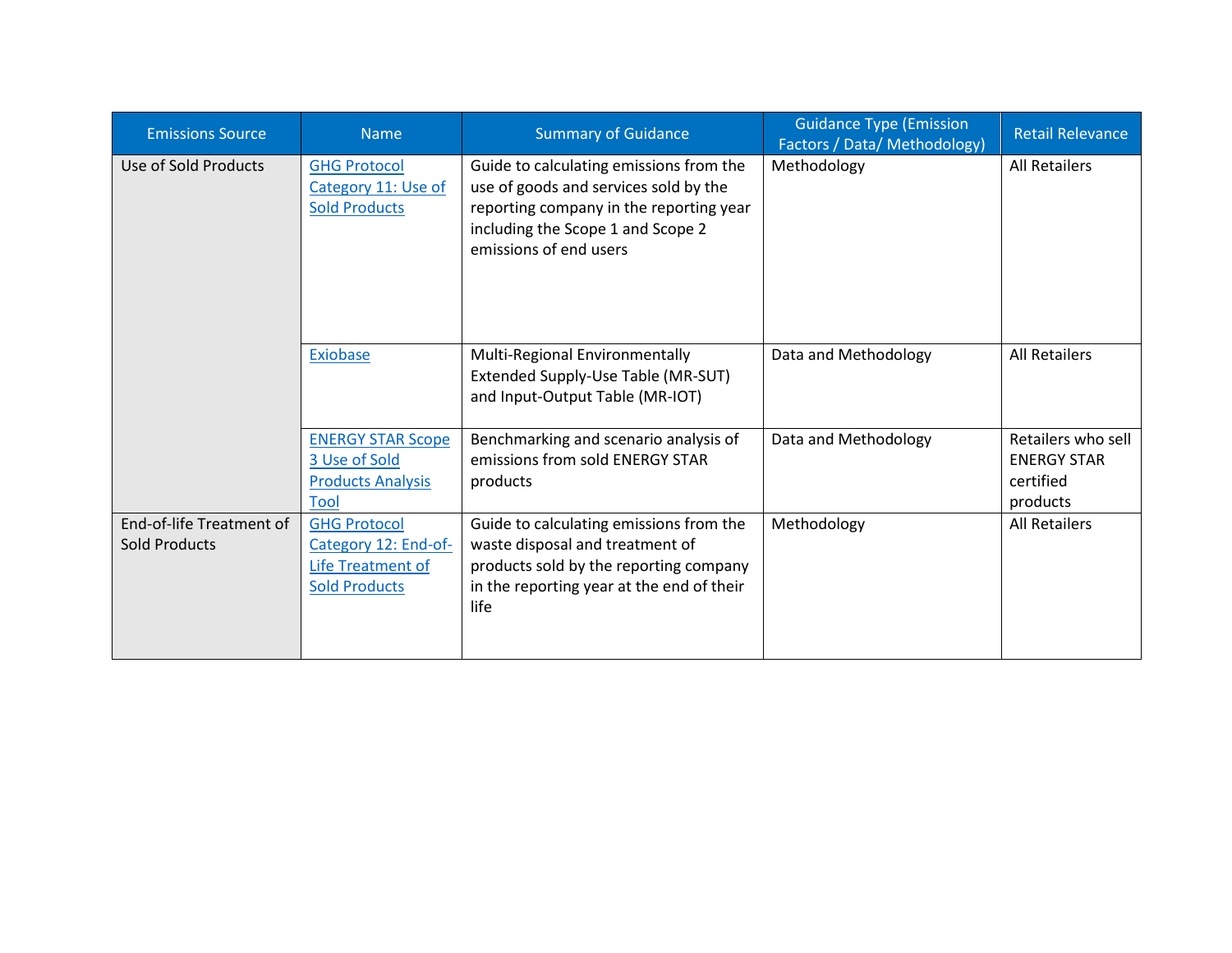| <b>Emissions Source</b> | <b>Name</b>                                                                                                                                                                                                                 | <b>Summary of Guidance</b>                                                                                                                                                                                                                | <b>Guidance Type (Emission</b><br>Factors / Data/ Methodology) | <b>Retail Relevance</b>                          |
|-------------------------|-----------------------------------------------------------------------------------------------------------------------------------------------------------------------------------------------------------------------------|-------------------------------------------------------------------------------------------------------------------------------------------------------------------------------------------------------------------------------------------|----------------------------------------------------------------|--------------------------------------------------|
|                         | <b>EPA Waste</b><br><b>Reduction Model</b><br><b>WARM</b><br>(See EPA Emission<br><b>Factors Hub for</b><br>transportation<br>emission factors<br>which are more<br>aligned with the<br>boundary of<br>corporate reporting) | Helps organizations track and voluntarily<br>report GHG reductions, energy savings,<br>and economic impacts from several<br>different waste management practices.<br>Note: Designed for waste reduction but<br>applicable for End-of-Life | Data/Methodology                                               | <b>All Retailers</b>                             |
| Leased assets           | <b>GHG Protocol</b><br>Section 13:<br><b>Downstream Leased</b><br><b>Assets</b>                                                                                                                                             | Guide to calculating emissions from the<br>operation of assets that are owned by<br>the reporting company (acting as lessor)<br>and leased to other entities in the<br>reporting year                                                     | Methodology                                                    | Retailers who are<br>Lessors of Leased<br>Assets |
| Franchises              | <b>GHG Protocol</b><br>Category 14:<br><b>Franchises</b>                                                                                                                                                                    | Guide to calculating emissions from the<br>operation of franchises not included in<br>scope 1 or scope 2                                                                                                                                  | Methodology                                                    | All Retailers with<br>Franchises                 |
| Investments             | <b>GHG Protocol</b><br>Category 15:<br>Investments                                                                                                                                                                          | Guide to calculating emissions<br>associated with the reporting company's<br>investments in the reporting year (both<br>companies that make an investment and<br>those which provide financial services)                                  | Methodology                                                    | <b>All Retailers</b>                             |